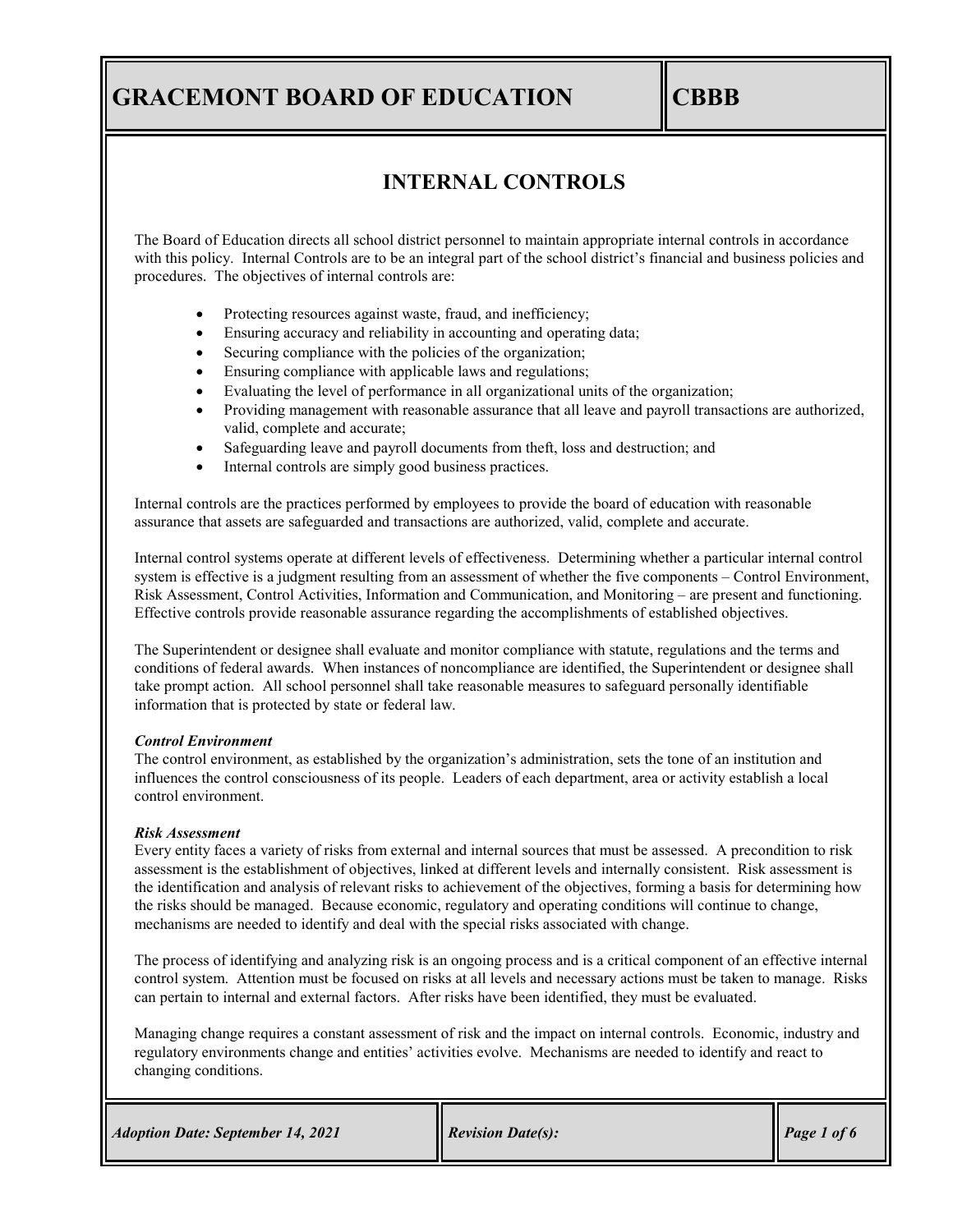### **INTERNAL CONTROLS (Cont.)**

### *Control Activities*

Control activities are the policies and procedures that help ensure management directives are carried out. They help ensure that necessary actions are taken to address risks to achievement of the entity's objectives. Control activities occur throughout the organization, at all levels, and in all functions. They include a range of activities as diverse as approvals, authorizations, verifications, reconciliations, reviews of operating performance, security of assets and segregation of duties.

Control activities usually involve two elements: a policy establishing what should be done and procedures to effect the policy. All policies must be implemented thoughtfully, conscientiously and consistently.

#### *Information and Communication*

Pertinent information must be identified, captured and communicated in a form and time frame that enables people to carry out their responsibilities. Effective communication must occur in a broad sense, flowing down, across and up the organization. All personnel must receive a clear message from top management that control responsibilities must be taken seriously. They must understand their own role in the internal control system, as well as how individual activities relate to the work of others. They must have a means of communicating significant information upstream.

#### *Monitoring*

Internal control systems need to be monitored – a process that assesses the quality of the system's performance over time. Ongoing monitoring occurs in the ordinary course of operations, and includes regular management and supervisory activities, and other actions personnel take in performing their duties that assess the quality of internal control system performance.

The scope and frequency of separate evaluations depend primarily on an assessment of risks and the effectiveness of ongoing monitoring procedures. Internal control deficiencies should be reported upstream, with serious matters reported immediately to top administration and governing boards.

Internal control systems change over time. The way controls are applied may evolve. Once effective procedures can become less effective due to the arrival of new personnel, varying effectiveness of training and supervision, time and resources constraints, or additional pressures. Furthermore, circumstances for which the internal control system was originally designed also may change. Because of changing conditions, management needs to determine whether the internal control system continues to be relevant and able to address new risks.

#### **Responsibility**

It is the responsibility of the superintendent and board of education to work together to develop and implement a system of internal controls. However, everyone within the school district has some role in internal controls. The roles vary depending upon the level of responsibility and the nature of involvement by the individual. The Board of Education, Superintendent, and administrative staff establish the presence of integrity, ethics, competence and a positive control environment. The employees of the district have oversight responsibility for internal controls within their areas. Each employee is to be cognizant of proper internal control procedures associated with their specific job responsibilities and is responsible for complying with internal controls.

#### **Components of the Control Activity**

Internal controls rely on the principle of checks and balances in the workplace. The following components focus on the control activity:

| <b>Adoption Date: September 14, 2021</b> | <b>Revision Date(s):</b> | Page 2 of 6 |
|------------------------------------------|--------------------------|-------------|
|------------------------------------------|--------------------------|-------------|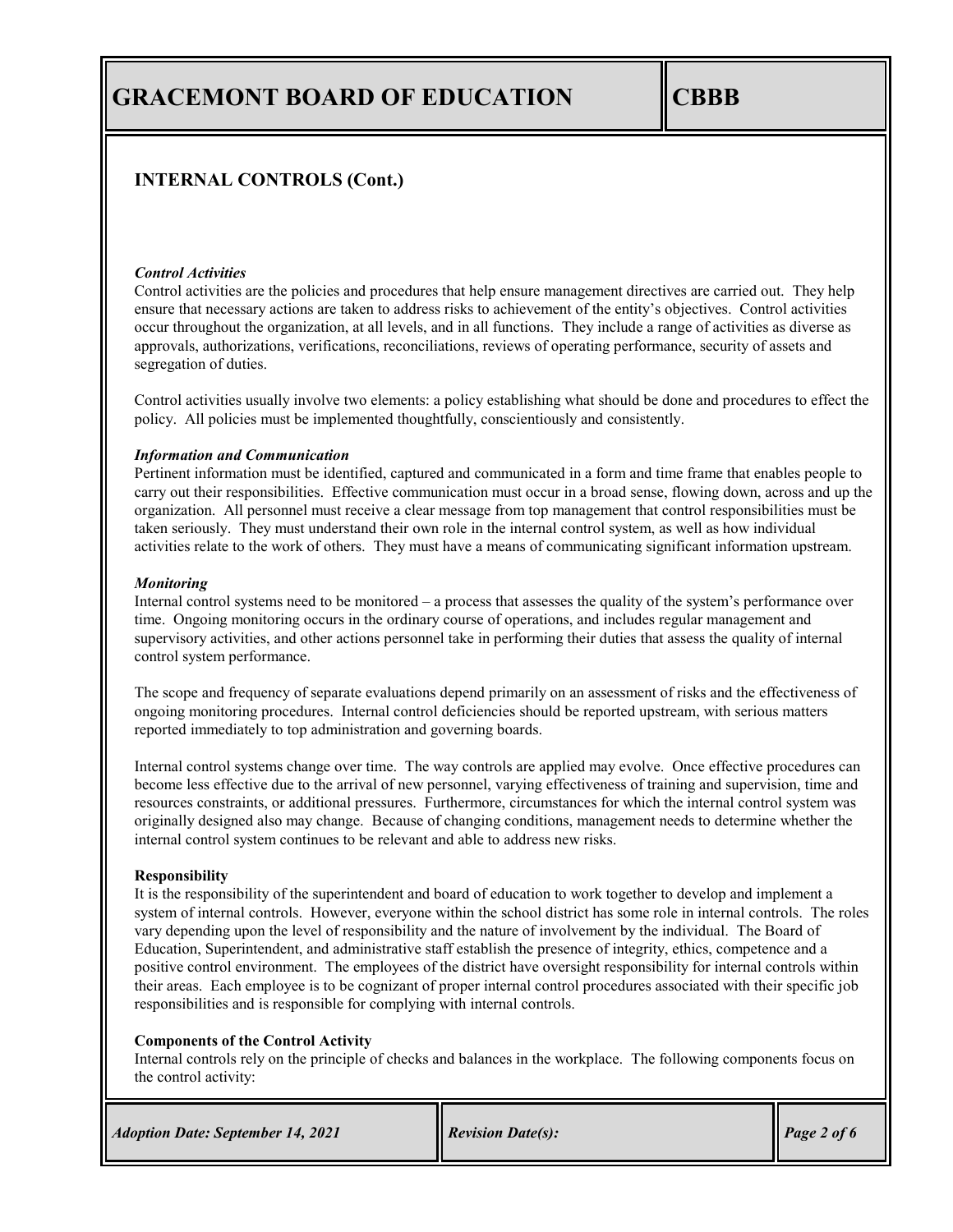### **INTERNAL CONTROLS (Cont.)**

**Personnel** need to be competent and trustworthy, with clearly established lines of authority and responsibility documented in written job descriptions and procedure manuals. Organizational charts provide a visual presentation of lines of authority and periodic updates of job descriptions ensures that employees are aware of the duties they are expected to perform.

**Authorization Procedures** need to include a thorough review of supporting information to verify the propriety and validity of transactions. Approval authority is to be commensurate with the nature and significance of the transactions and in compliance with School District policy.

Transactions should be authorized and executed by persons acting within the range of their authority.

- Policies and procedures should clearly identify which individuals have authority to approve different types of transactions.
- Authority comes with accountability and responsibility.
- Individuals should understand what they are approving. Individuals should have firsthand knowledge of transactions being approved, or they should review supporting information to verify the propriety and validity of transactions.
- Authorization of adjustments should be timely.
- Authorization for leave, overtime and change of work schedule should be obtained in advance and in writing.
- Authorization should be from at least one level above.
- Employees should not authorize their own transactions.
- Adjustment documents should proceed directly for processing after approval by a supervisor and not return to the employee where it can be falsified. Many frauds occur after approval.
- Supervisors should not sign blank forms.
- The supervisor and employee should initial corrections or adjustments.
- Delegation of authority in writing is required for grants and recommended for other budgets.
- Leave and payroll documents should proceed directly for processing after approval by a supervisor and not returned to the employee where they can be falsified. Many frauds (i.e. unauthorized or excessive overtime hours charged) occur after approval.
- Supervisors should not sign blank timesheets or leave request forms.
- Corrections or adjustments should be initialed by the supervisor and employee.

**Segregation of Duties** reduce the likelihood of errors and irregularities. An individual is not to have responsibility for more than one of the three transaction components: authorization, custody, and record keeping. When the work of one employee is checked by another, and when the responsibility for custody for assets is separate from the responsibility for maintaining the records relating to those assets, there is appropriate segregation of duties. This helps detect errors in a timely manner and deter improper activities; and at the same time, it should be devised to prompt operational efficiency and allow for effective communications.

**Physical Restrictions** are the most important type of protective measures for safeguarding school district assets, processes and data.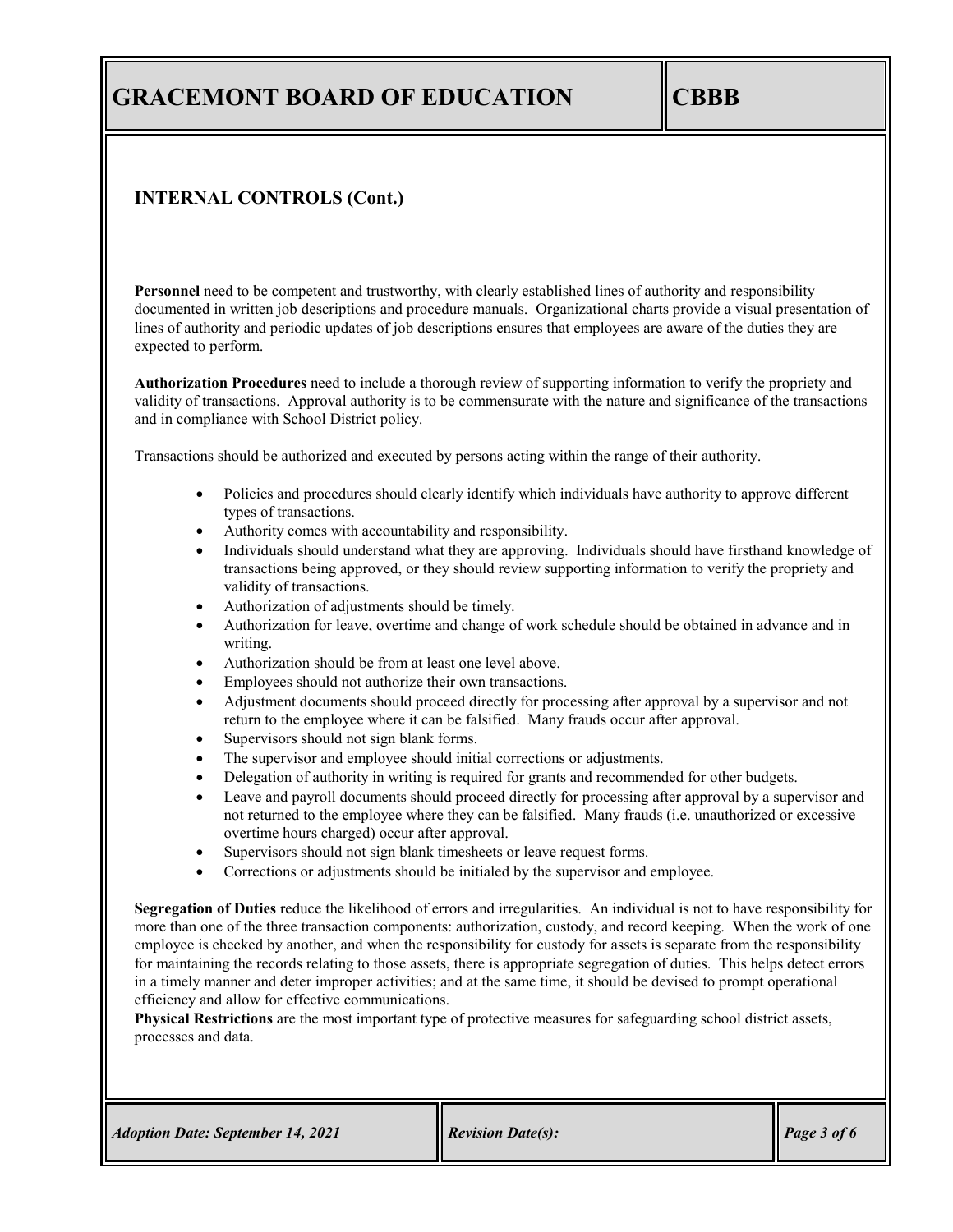**Documentation and Record Retention** is to provide reasonable assurance that all information and transactions of value are clearly, thoroughly, and accurately recorded and retained. Records are to be maintained and controlled in accordance with the established retention period and properly disposed of in accordance with established procedures. **INTERNAL CONTROLS (Cont.)**

**Monitoring Operations** is essential to verify that controls are operating properly. Reconciliations, confirmations, and exception reports can provide this type of information.

Reconciliation is the process of comparing the entries in the general ledger to supporting documentation and resolving any discrepancies or differences. Accounts Payable, Accounts Receivable, and Cash, Property depreciation, Interest Income and other.

An independent person should perform a reconciliation of the district financial records at least annually and when an employee transfers, requests extended leave without pay, or separates employment from the school district.

### **Risk Assessment**

The process of assessing risk is an opportunity for management and directors to look at their operations, determine the areas of significant risk, and evaluate what actions can be taken to minimize the risk and enhance the effectiveness and efficiency of the operation, while following applicable laws and regulations. The risk assessment and internal control evaluation can be integrated into the strategic planning process and program review.

All levels of the organization should participate in an annual risk assessment. The process of assessing risk is an opportunity for review of operations, determination of the areas of significant risk, and evaluation of what actions can be taken to minimize the risk and enhance internal controls.

Determination of an effective means of managing the risks, determining the likelihood of occurrence, minimizing the risks, and providing compensating controls is management's responsibility.

### **Managing an Audit**

These are suggestions when interacting with auditors, to expedite the audit process while minimizing disruptions to day-to-day departmental operations. It is important to both the auditors and the departments to have accurate and objective audit results.

- **•** Designate an audit liaison person (Department manager).
- Clarify the audit object and scope (areas to be tested and period covered by the audit).
- Determine auditor needs (records, workspace, and resources).
- Consider giving the auditor a general tour of your facilities.

#### Access to Records by Auditor

Ensure original documents do not leave department premises without prior approval. If a request is ambiguous, ask the auditor for the purpose of reviewing the document. Be prepared to recommend alternate documents that would achieve the auditor's purpose. Unless absolutely necessary, do not allow full access to your file drawers, storerooms, etc. Auditors are expected to obtain permission and state their objective for accessing these areas. Have documents available upon their arrival. Maintain a list of records provided to the auditor. Review records you are providing to anticipate questions. If records will hurt the School District's interest, notify department management of the issue.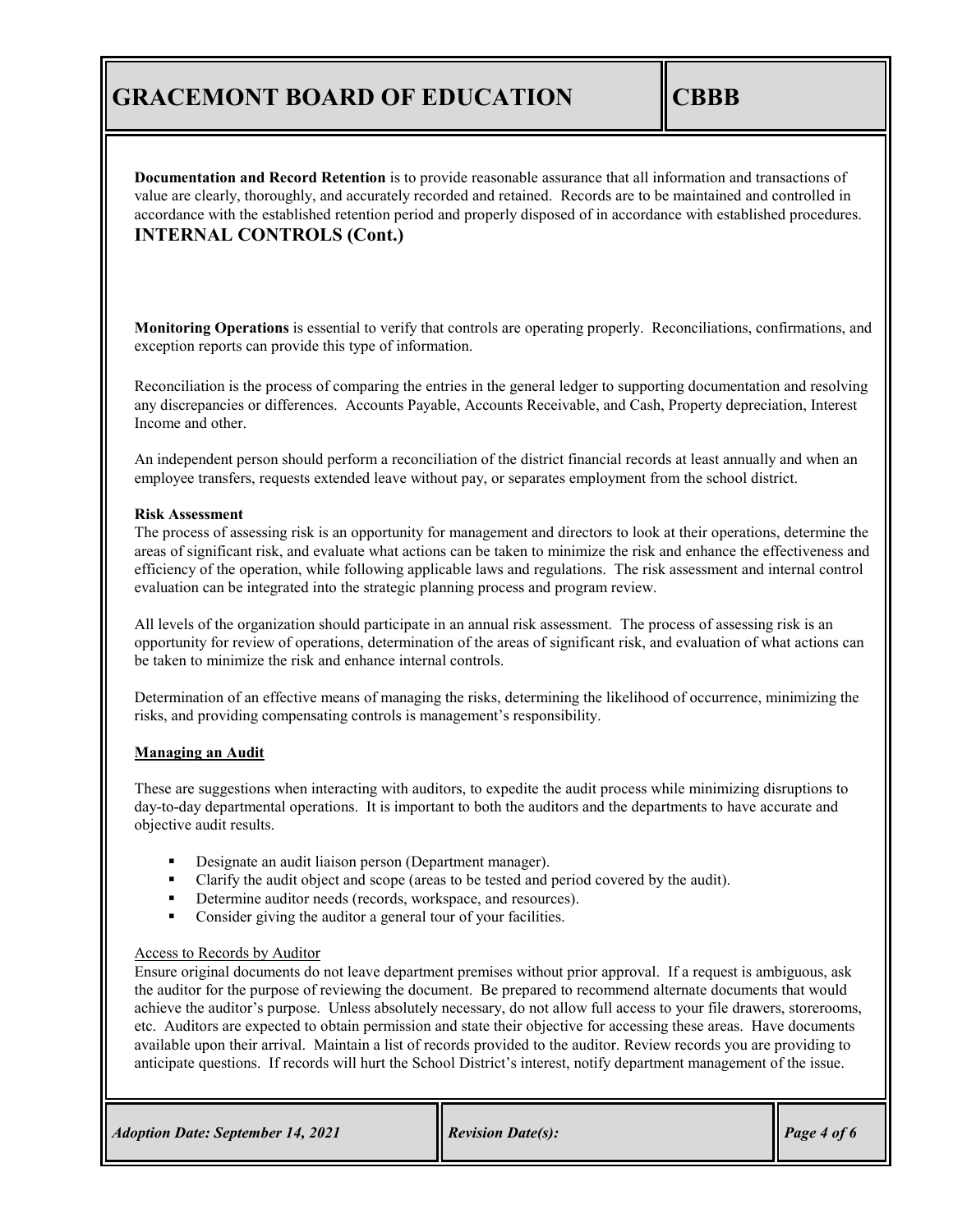### Responding to Audit Findings

Keep informed of issues throughout the audit. Ensure an exit interview is held. Use it to verify facts and respond to the audit. Ask a representative from the Treasurer's Office to attend if there are questioned or disputed findings.

### **INTERNAL CONTROLS (Cont.)**

Ask for time to review findings, and then re-verify calculations and source data. Concede valid findings, but do not speculate on whether they apply to other areas on campus. Discuss with the auditor the dispositions of audit issues, i.e. verbal comment, exit item, management summary or report item. If necessary, appeal the auditor's conclusion with their supervisors.

### **"Must Do" Management Actions**

'Hard' Controls (Mandatory Internal Control and Checks and Balances)

- 1. Use only original signatures to approve documents.
- 2. Provide departmental reports
	- a. Review and document the reconciliations of the monthly department financial statements to the appropriate supporting documents to assure all items are authorized School District purchases/charges.
	- b. Budget the best annual estimate of the department's earnings and expenditures.
	- c. Compare actual results to the budget and follow up significant variances.
- 3. Issue Payroll
	- a. Reconcile labor distribution reports to timesheets/exception reports (including reconciling leave accrual amounts to leave slips).
	- b. Collect from Staff & Administration a signed Attendance Calendar for each pay period.
	- c. Collect from nonexempt and exempt staff a signed Attendance Calendar for each pay period.
	- d. Collect from hourly classified and student employees a signed positive timesheet for each pay period.
	- e. Have supervisors with direct knowledge of the actual time worked sign Attendance Calendars and positive timesheets.
	- f. Review the monthly departmental labor distribution report and reconciliation.
	- g. Budget the best annual estimate of the department's labor expenses.
- 4. Separate incompatible duties (e.g. pro-card holder/approval authority, cash receipts handling/accounts receivable posting, payroll preparation/verification, etc.) among different department staff members.
- 5. Identify active/inactive research accounts used by departmental faculty, and assure/implement a process through which the activity (including personnel requisitions, expenditures, and document retention) is approved by the Principle Investigator (PI) and periodically reviewed by the department chair and that this process is in accordance with School District and funding source (grant, department program, etc.) requirements (capital equipment approval, contract approval, etc.). Ensure that inactive project grants are closed according to School District procedures.
- 6. Count and balance your petty cash/change fund as determined necessary, and reconcile (by another person) as appropriate.
- 7. Issue Cash Receipts
	- a. Deposit daily or periodically with the Cashier's Office any cash/checks received in your department as authorized in the policy and procedures manual.
	- b. Issue a pre-numbered receipt for all cash transactions.
	- c. Collect sales tax when taxable goods are sold.
	- d. Use a cash receipts form for all checks and cash and submit them to the central office for deposit.
	- e. Safeguard cash and checks against theft or loss.

| <b>Adoption Date: September 14, 2021</b> | <b>Revision Date(s):</b> | Page 5 of 6 |
|------------------------------------------|--------------------------|-------------|
|                                          |                          |             |